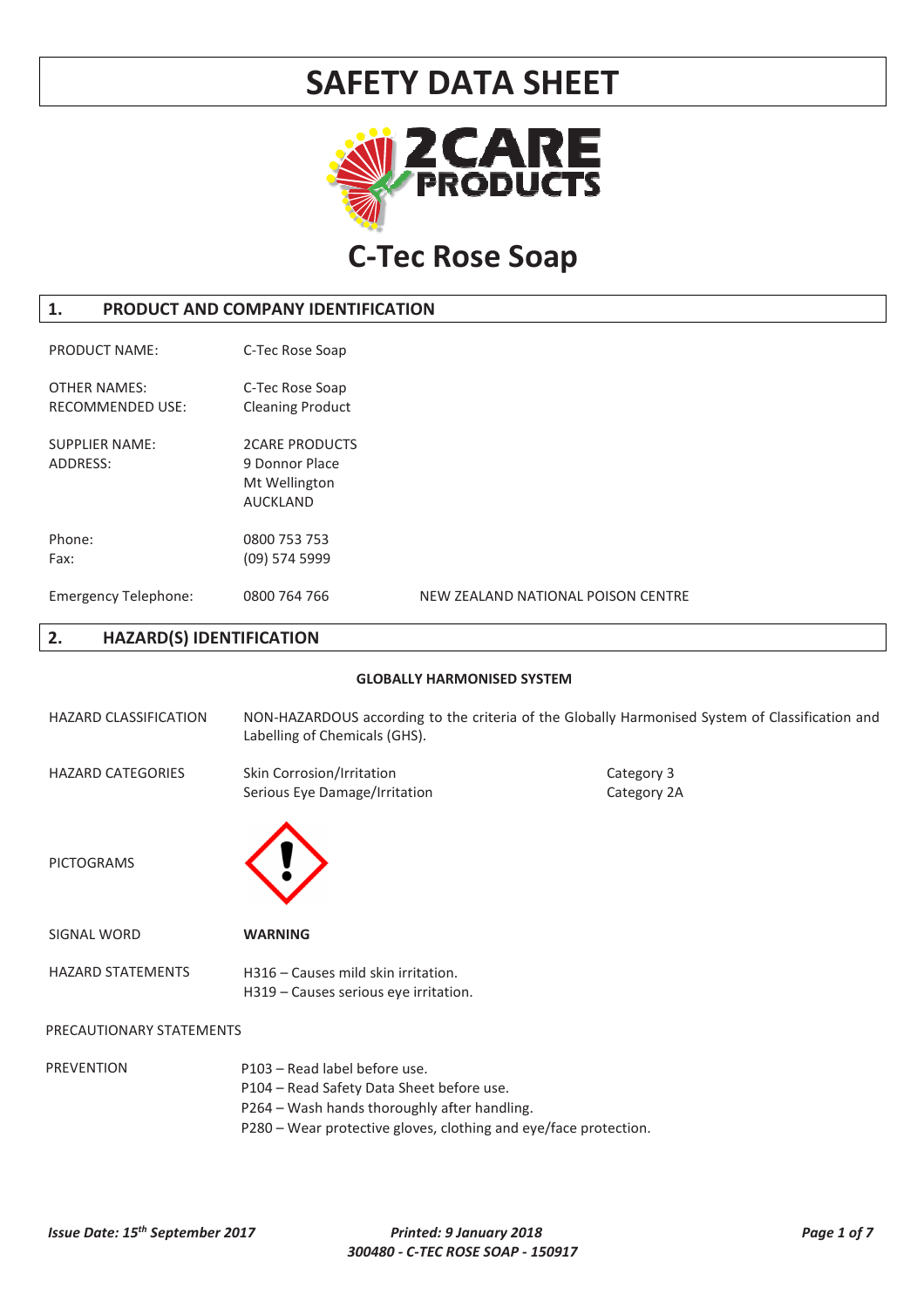| <b>RESPONSE</b>             |                                 | P305 + P351 + P338 - IF IN EYES: Rinse cautiously for several minutes. REMOVE contact lenses if<br>present and safe to do so. Continue rinsing.<br>P332 + P313 - IF SKIN IRRITATION occurs: Get medical advice/attention.<br>P337 + P313 - IF EYE IRRITATION PERSISTS. Get medical advice/attention. |
|-----------------------------|---------------------------------|------------------------------------------------------------------------------------------------------------------------------------------------------------------------------------------------------------------------------------------------------------------------------------------------------|
| <b>STORAGE</b>              |                                 |                                                                                                                                                                                                                                                                                                      |
| <b>DISPOSAL</b>             |                                 | P501 – Do not let this product enter the environment. Do not dispose of in waterways or sewers.<br>Dispose of this material and its container as hazardous waste, via a licensed facility. See local council<br>for disposal/recycling information.                                                  |
|                             |                                 | <b>ENVIRONMENTAL PROTECTION AUTHORITY (NEW ZEALAND)</b>                                                                                                                                                                                                                                              |
| <b>HSNO CLASSIFICATIONS</b> | <b>Toxicity Hazards</b><br>6.3B | Substances that are mildly irritating to the skin.                                                                                                                                                                                                                                                   |

The information contained in this SDS is specific to the product when handled and used neat. This product when diluted may not require the same control measures as the neat product. Check with your technical representative if in doubt.

Substances that are irritating to the eye

### **3. COMPOSITION/INFORMATION ON INGREDIENTS**

6.4A

#### *Ingredients*

| <b>Chemical Entity</b>                 | Formula          | <b>CAS Number</b>    | Proportion     |
|----------------------------------------|------------------|----------------------|----------------|
| Cocamide DEA                           | $C13H13Cl8NO4$   | 61791-31-9           | <2%            |
| Preservative based on isothiazolinones | Mixture          | 2634-33-5, 2682-20-4 | $< 0.5\%$      |
| Non-Hazardous ingredients              |                  |                      | $10 - 20%$     |
| Water                                  | H <sub>2</sub> O | 7732-18-5            | <b>Balance</b> |

### **4. FIRST AID MEASURES**

| <b>INGESTION</b>       | <b>DO NOT</b> induce vomiting. Give water to drink immediately to dilute. Contact Poisons Centre.                                                                                       |
|------------------------|-----------------------------------------------------------------------------------------------------------------------------------------------------------------------------------------|
| EYE CONTACT            | <b>IMMEDIATELY</b> flush eyes with copious amounts of water for at least 10 minutes while holding<br>eyelids open. Take care not to rinse contaminated water into the non-affected eye. |
| <b>SKIN CONTACT</b>    | <b>REMOVE</b> contaminated clothing. FLUSH the contaminated skin thoroughly with water for at least 5<br>minutes.                                                                       |
| <b>INHALATION</b>      | REMOVE victim from source of exposure to fresh air. Allow patient to assume most comfortable<br>position and keep warm. Keep at rest until fully recovered.                             |
| <b>SAFETY MEASURES</b> | Potable water should be available to rinse eyes or skin. Provide eye baths and safety showers. Treat<br>symptomatically.                                                                |
| PHYSICIAN NOTES        | Treat symptomatically based on judgement of doctor and individual reactions of patient.                                                                                                 |

### **5. FIRE FIGHTING METHODS**

| <b>GENERAL MEASURES</b>                  | Clear fire area of all non-emergency personnel. Stay upwind. Keep out of low areas. Eliminate<br>ignition sources. Move fire exposed containers from fire area if it can be done without risk. |
|------------------------------------------|------------------------------------------------------------------------------------------------------------------------------------------------------------------------------------------------|
| <b>FLAMMABILITY</b><br><b>CONDITIONS</b> | Product is not combustible.                                                                                                                                                                    |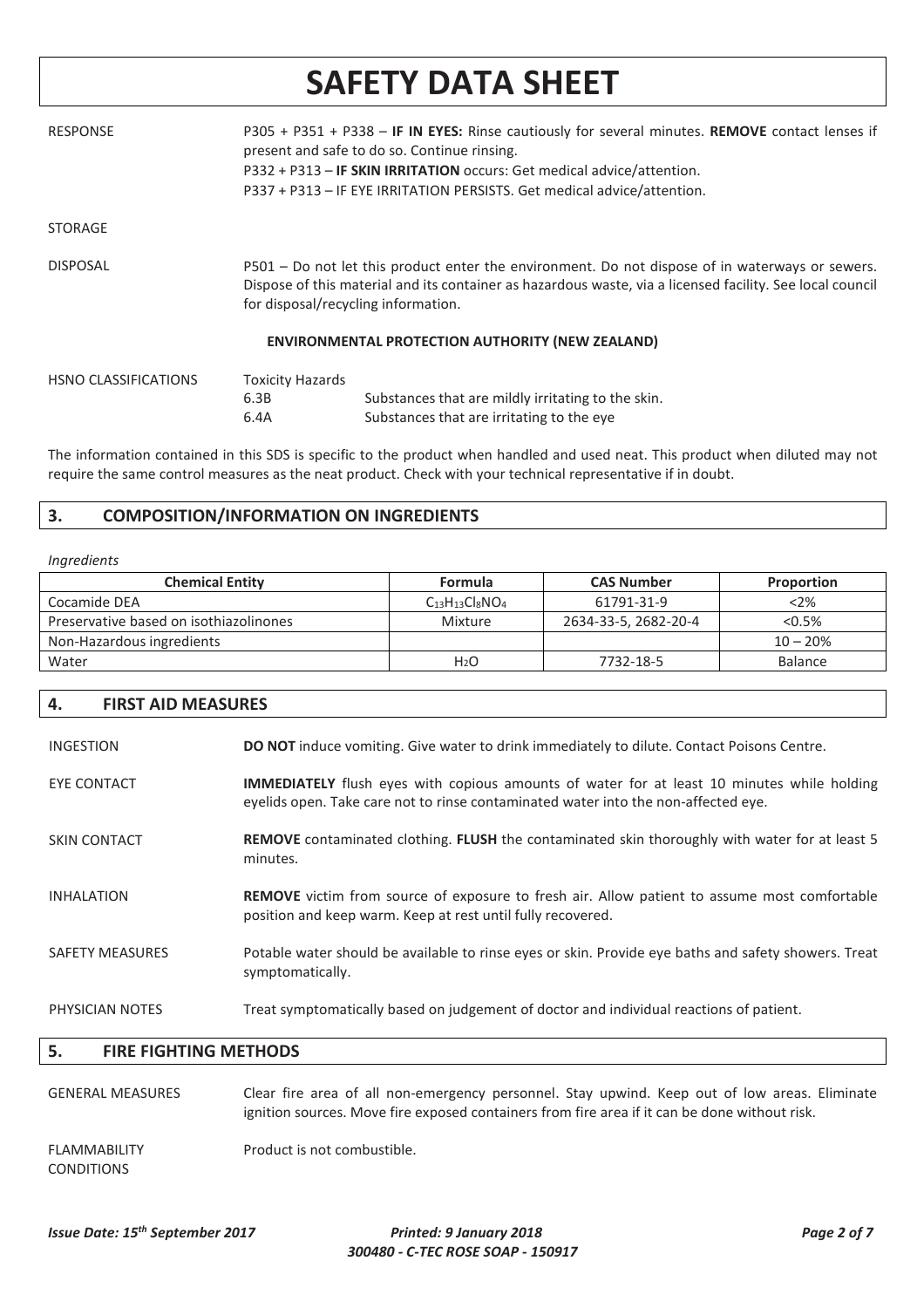EXTINGUISHING MEDIA Use extinguishing media appropriate for surrounding fire.

- HAZARDOUS PRODUCTS OF COMBUSTION The product is non-combustible; however, the packaging material may burn to emit noxious fumes.
- SPECIAL FIRE FIGHTING **DO NOT** allow firefighting water to reach waterways, drains or sewers.
- PERSONAL PROTECTIVE EQUIPMENT Wear positive pressure self-contained breathing apparatus (SCBA) and protective firefighting clothing (including Helmet, Coat, Trousers, Boots and Gloves) or chemical splash suit.

HAZCHEM CODE No information available.

### **6. SPILLAGE/ACCIDENTAL RELEASE MEASURES**

- GENERAL RESPONSE PROCEDURE Clear area of all unprotected personnel. Allow only trained personnel wearing appropriate protective equipment to be involved in spill response. Contain spill, avoid accidents, clean up immediately. Increase ventilation. Avoid walking through spilled product as it is slippery when spilt.
- CLEAN UP PROCEDURES Mechanically collect as much of the spill as possible. Absorb with sand, earth or clay. Transfer to suitable, labelled containers and dispose of promptly as hazardous waste. Spill on areas other than pavement (e.g. dirt and sand) may be handled by removing the affected soils and placing in approved containers.
- CONTAINMENT Stop leak if safe to do so. Contain spill immediately.
- DECONTAMINATION Wash down spill area with water.
- ENVIRONMENTAL PRECAUTIONARY Prevent run off into drains and waterways. If contamination of sewers or waterways has occurred advise the Environmental Protection Authority and/or your local Waste Authority.
- EVACUATION CRITERIA Evacuate all non-essential personnel.
- PERSONAL Personnel involved in the clean-up should wear full protective clothing as listed in section 8.

### **7. HANDLING AND STORAGE**

MEASURES

INSTRUCTIONS

PRECAUTIONARY MEASURES

| <b>HANDLING</b>  | Ensure an eye bath is available and ready for use. Observe good personal hygiene practices and<br>recommended procedures. Avoid contact with eyes, skin and clothing. Avoid prolonged or repeated<br>exposure. Do not smoke, eat or drink when handling product.<br>Always remove contaminated clothing and wash hands before eating, drinking, smoking or using the<br>toilet. Wash contaminated clothing and other protective equipment before storage or re-use.                                                   |
|------------------|-----------------------------------------------------------------------------------------------------------------------------------------------------------------------------------------------------------------------------------------------------------------------------------------------------------------------------------------------------------------------------------------------------------------------------------------------------------------------------------------------------------------------|
| <b>STORAGE</b>   | Store upright in the original container in a cool, dry, well-ventilated protected area out of direct<br>sunlight and away from incompatible materials and foodstuffs. Keep containers tightly closed when<br>not in use. Inspect regularly for deficiencies such as damage or leaks. Do not combine part<br>containers of the same product. The floor must be waterproof and anti-slip.<br>A water supply or source must be provided in the place of storage. Emergency showers and eye-<br>washes must be available. |
| <b>CONTAINER</b> | Store in original packaging as approved by manufacturer.                                                                                                                                                                                                                                                                                                                                                                                                                                                              |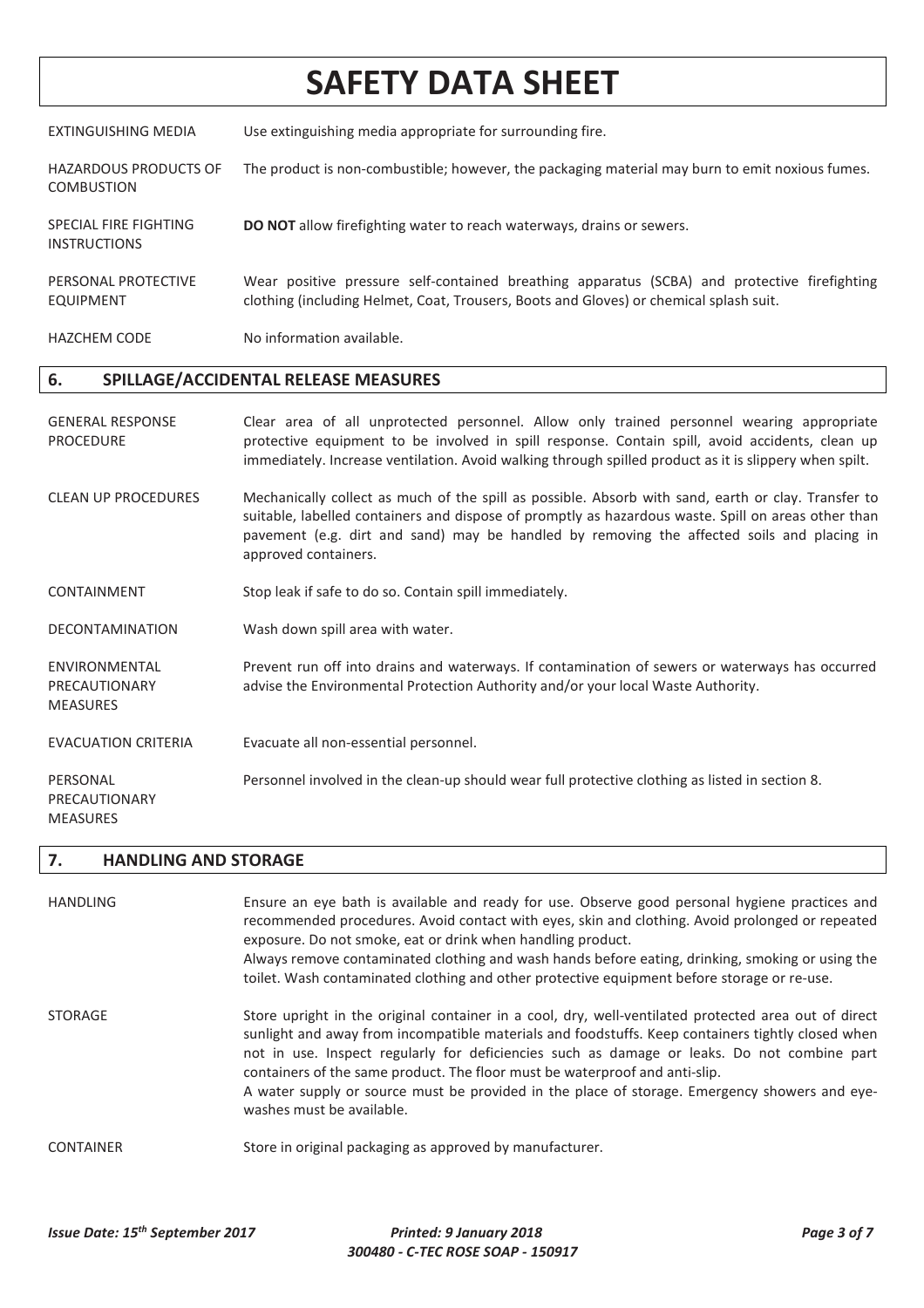## **8. EXPOSURE CONTROLS / PERSONAL PROTECTION**

| <b>GENERAL</b>                          | Diethanolamine [CAS 111-42-2]                                                               |                                                                  |  |
|-----------------------------------------|---------------------------------------------------------------------------------------------|------------------------------------------------------------------|--|
| <b>EXPOSURE LIMITS</b>                  | Diethanolamine – TWA – $13\,\text{mg/m}^3$<br>All data from NZ Workplace Exposure Standards |                                                                  |  |
| <b>BIOLOGICAL LIMITS</b>                | No information available on biological limit values for this product.                       |                                                                  |  |
| <b>ENGINEERING MEASURES</b>             | Adequate ventilation should be provided so that exposure limits are not exceeded.           |                                                                  |  |
| PERSONAL PROTECTIVE<br><b>EQUIPMENT</b> | <b>RESPIRATOR</b>                                                                           | Not Needed.                                                      |  |
|                                         | <b>EYES</b>                                                                                 | Use splash proof safety goggles that conform to AS1336/1337.     |  |
|                                         | <b>HANDS</b>                                                                                | Any Gloves approved for chemical hazards that conform to AS2161. |  |
|                                         | <b>CLOTHING</b>                                                                             | Trousers, Long sleeved shirt and closed shoes.                   |  |

## **9. PHYSICAL AND CHEMICAL PROPERTIES:**

| PHYSICAL STATE         | Liquid                                                    |
|------------------------|-----------------------------------------------------------|
| APPEARANCE             | Viscous                                                   |
| <b>COLOUR</b>          | <b>Pearlescent Pink</b>                                   |
| <b>ODOUR</b>           | Rose                                                      |
| рH                     | $5.5 - 6.5$                                               |
| <b>DENSITY</b>         | No Data Available                                         |
| <b>VAPOUR PRESSURE</b> | No Data Available                                         |
| <b>VAPOUR DENSITY</b>  | No Data Available                                         |
| <b>BOILING POINT</b>   | No Data Available                                         |
| <b>FREEZING POINT</b>  | No Data Available                                         |
| <b>SOLUBILITY</b>      | Complete in water                                         |
| SHELF LIFE             | 2 years from manufacturing date (when stored as directed) |
|                        |                                                           |

### **10. STABILITY AND REACTIVITY**

| <b>GENERAL INFORMATION</b>                           | Stable under normal conditions of use.                                                                                                    |
|------------------------------------------------------|-------------------------------------------------------------------------------------------------------------------------------------------|
| <b>CHEMICAL STABILITY</b>                            | The substance is stable under normal environmental and foreseeable conditions of temperature and<br>pressure during storage and handling. |
| CONDITIONS TO AVOID                                  | Avoid contact with foodstuffs. Do not combine part drums of the same product                                                              |
| MATERIALS TO AVOID                                   | No information available.                                                                                                                 |
| HAZARDOUS<br><b>DECOMPOSITION</b><br><b>PRODUCTS</b> | The packaging material may burn to emit noxious fumes.                                                                                    |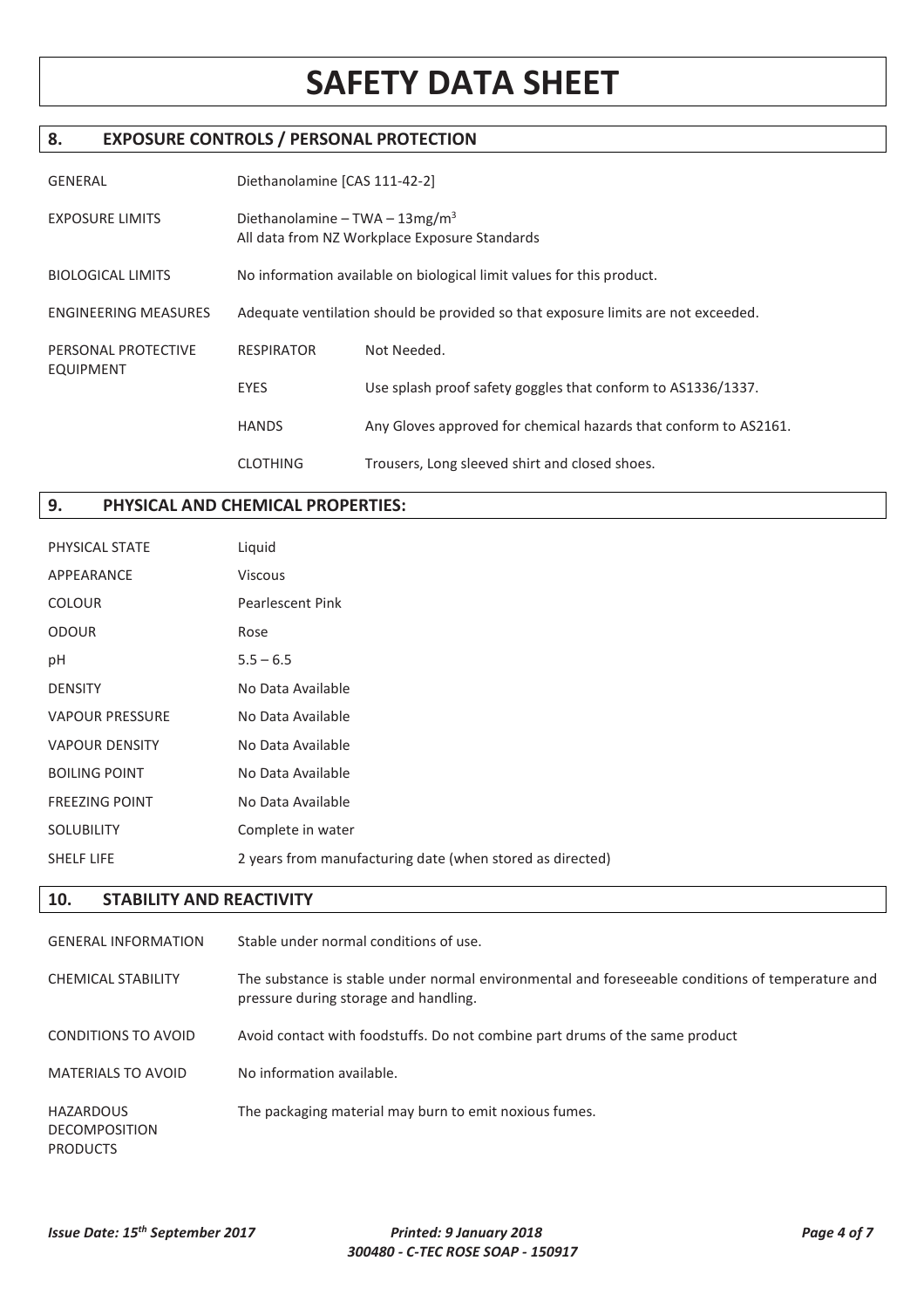### **11. TOXICOLOGICAL INFORMATION**

| ORAL                | Diethanolamine<br>Acute toxicity data indicates low toxicity | $LD_{50} - 0.62mL/kg (Rat) - CCID$                                                                                                                                                    |
|---------------------|--------------------------------------------------------------|---------------------------------------------------------------------------------------------------------------------------------------------------------------------------------------|
| DERMAL              | Diethanolamine                                               | NOAEL < 16mg/kg bw (Mouse)<br>LOAEL = 16mg/kg bw (Mouse)<br>Data obtained from CCID<br>Harmful in contact with skin. Product is absorbed through the skin. Symptoms include: Redness. |
| <b>INHALATION</b>   | No information available.                                    |                                                                                                                                                                                       |
| EYE                 | Classified as an eye irritant.                               |                                                                                                                                                                                       |
| CARCINOGENICITY     | No information available.                                    |                                                                                                                                                                                       |
| <b>MUTAGENICITY</b> | No information available.                                    |                                                                                                                                                                                       |
| <b>REPRODUCTIVE</b> | No information available.                                    |                                                                                                                                                                                       |
| <b>TARGET ORGAN</b> | No information available.                                    |                                                                                                                                                                                       |
| <b>LONG TERM</b>    | No information available.                                    |                                                                                                                                                                                       |
|                     |                                                              |                                                                                                                                                                                       |

### **12. ECOLOGICAL INFORMATION**

| <b>ECOTOXICITY</b>                    | No information available.                                         |
|---------------------------------------|-------------------------------------------------------------------|
| PERSISTENCE /<br><b>DEGRADABILITY</b> | No information available.                                         |
| <b>MOBILITY</b>                       | High water solubility and mobility.                               |
| <b>ENVIRONMENTAL FATE</b>             | Do not allow drainage into sewer, streams or storm water systems. |
| <b>BIOACCUMULATION</b><br>POTENTIAL   | No information available.                                         |
| ENVIRONMENTAL IMPACT                  | No information available.                                         |

### **13. DISPOSAL CONSIDERATIONS**

GENERAL INFORMATION Dispose of in accordance with all local, regional and national regulations. All empty packaging should be disposed of in accordance with local, regional, and national regulations or recycled/reconditioned at an approved facility. SPECIAL PRECAUTIONS

FOR LANDFILL Containers should be rinsed and disposed of in line with any requirements of the Resource Management Act for which approval should be sought from the Regional Authority.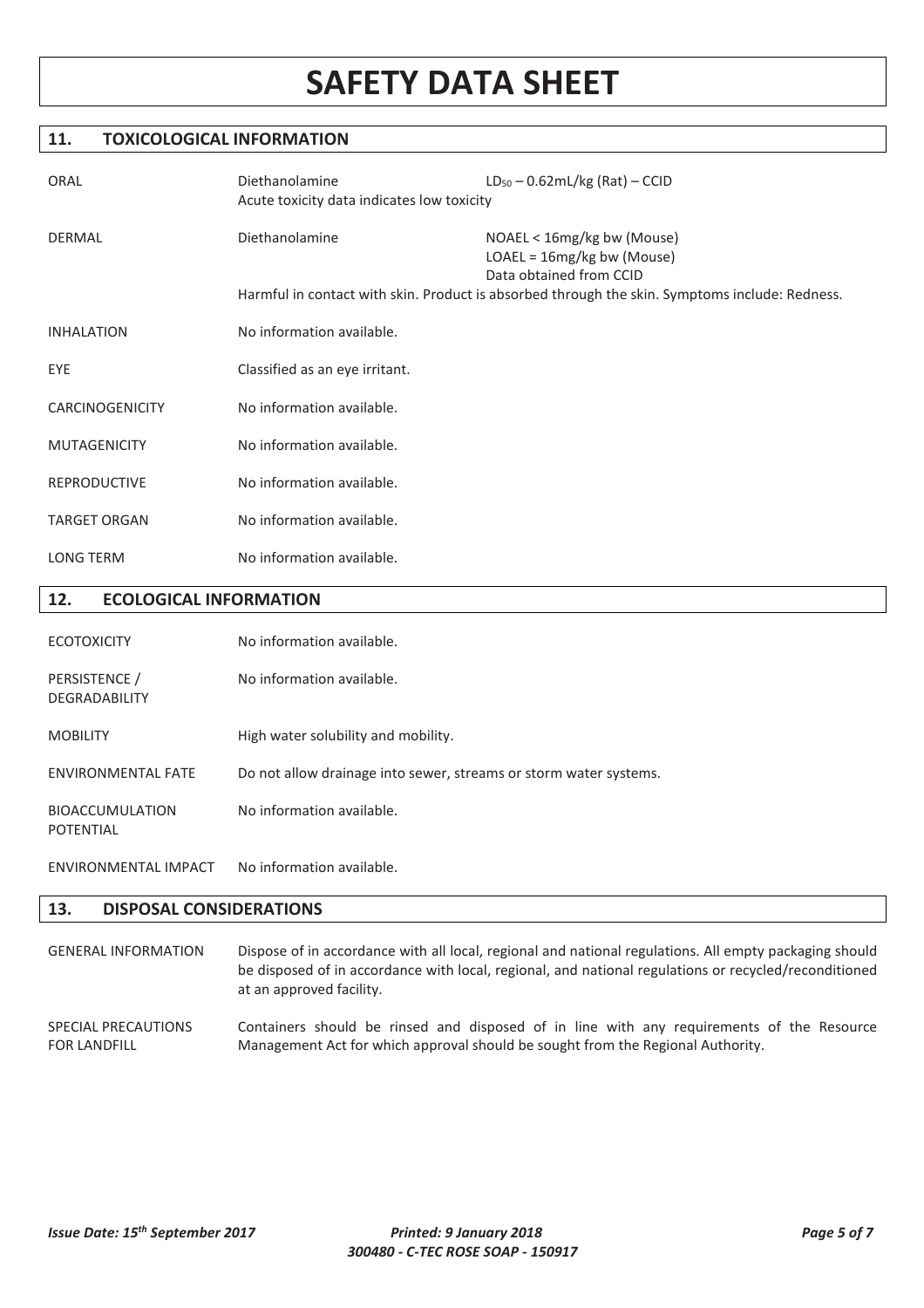### **14. TRANSPORT INFORMATION**

#### **LAND TRANSPORT NEW ZEALAND (NZS5433) Not classified as a Dangerous Good by NZS5433:2012 for transport by Road and Rail**

PROPER SHIPPING NAME NOT REGULATED FOR TRANSPORT OF DANGEROUS GOODS.

| UN NUMBER              | No Data Available |
|------------------------|-------------------|
| <b>CLASS</b>           | No Data Available |
| <b>SUBSIDIARY RISK</b> | No Data Available |
| PACKAGING GROUP        | No Data Available |
| HAZCHEM                | No Data Available |
| <b>FPG</b>             | No Data Available |
| SPECIAL PROVISIONS     | No Data Available |
|                        |                   |

#### **SEA TRANSPORT (IMDG)**

#### **Not classified as a Dangerous Good by the International Maritime Dangerous Good Code (IMDG) for transport by sea**

| NOT REGULATED FOR TRANSPORT OF DANGEROUS GOODS. |
|-------------------------------------------------|
| No Data Available                               |
| No Data Available                               |
| No Data Available                               |
| No Data Available                               |
| No Data Available                               |
| No Data Available                               |
| No Data Available                               |
| No Data Available                               |
|                                                 |

#### **AIR TRANSPORT (IATA)**

#### **Not classified as a Dangerous Good by the international Air Transport Association (IATA) for transport by air**

| PROPER SHIPPING NAME   | NOT REGULATED FOR TRANSPORT OF DANGEROUS GOODS. |
|------------------------|-------------------------------------------------|
| UN NUMBER              | No Data Available                               |
| <b>CLASS</b>           | No Data Available                               |
| <b>SUBSIDIARY RISK</b> | No Data Available                               |
| PACKAGING GROUP        | No Data Available                               |
| HAZCHEM                | No Data Available                               |
| EPG.                   | No Data Available                               |
| SPECIAL PROVISIONS     | No Data Available                               |

### **15. REGULATORY INFORMATION**

### **ENVIRONMENTAL PROTECTION AUTHORITY (NEW ZEALAND)**

Hazardous Substances & New Organisms Act 1996

| APPROVAL CODE        | HSR002530 – Cleaning Products (Subsidiary Hazard) Group Standard 2006 |
|----------------------|-----------------------------------------------------------------------|
| HSNO CLASSIFICATIONS | 6.3B. 6.4A                                                            |
| APPROVED HANDLER     | Not Required                                                          |
| NZIOC                | Listed                                                                |

### **16. OTHER INFORMATION**

REVISION NUMBER 2 – New Issue ISSUE DATE 15<sup>th</sup> September 2017 In any event the review and if necessary re-issue of an SDS shall be no longer than 5 years after the last date of issue.